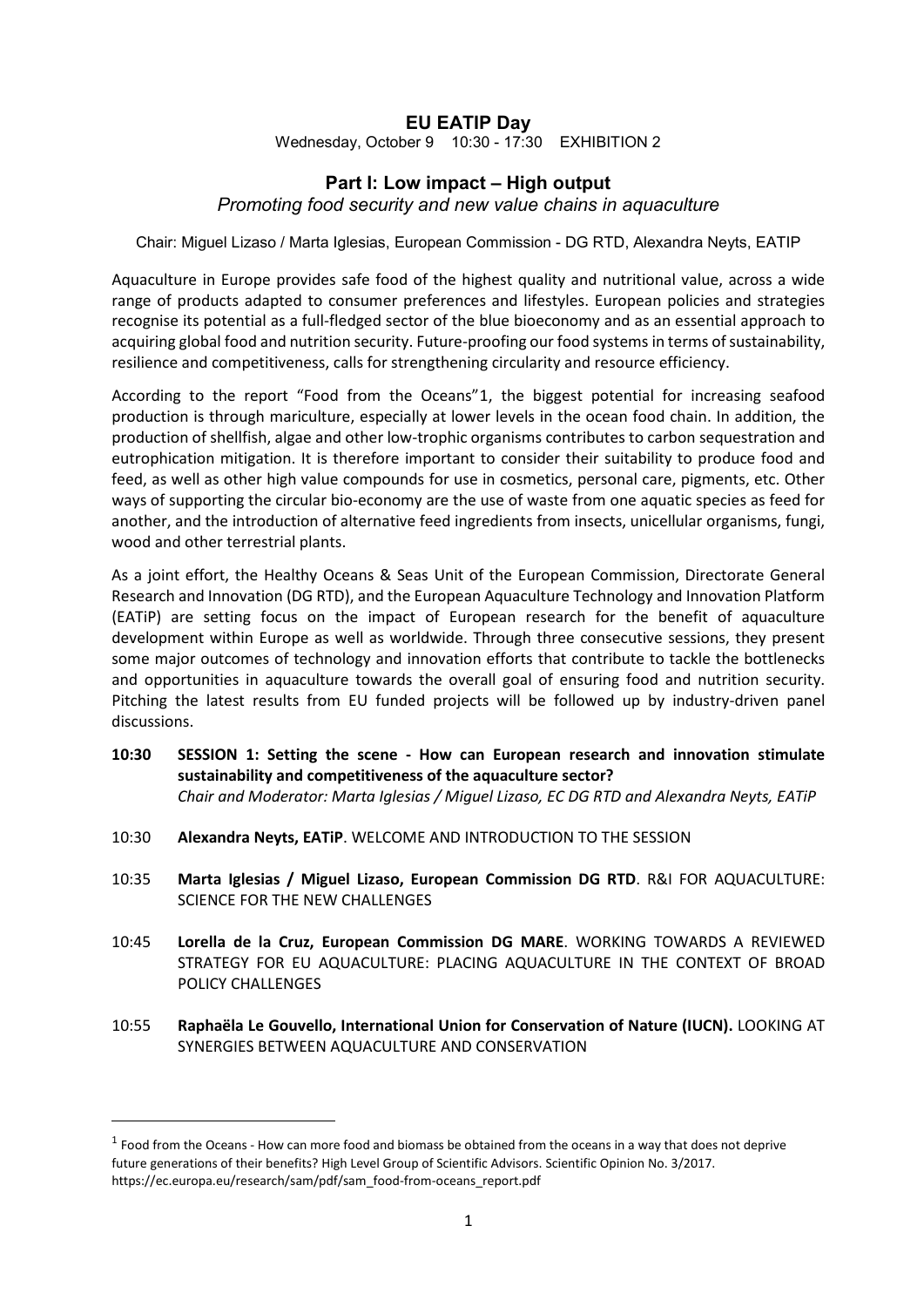- 11:05 **Yolanda Molares, ACUIPLUS/EATiP**. SECTOR RECOMMENDATIONS FOR GROWTH, SUSTAINABILITY AND INNOVATION – A MULTI-STAKEHOLDER PERSPECTIVE
- 11:15 **Kjell Inge Reitan, NTNU, and Jorunn Skjermo, SINTEF.** MICRO- AND MACROALGAE SESSION CHAIRS REFLECTING ON HIGH-IMPACT OUTCOMES
- **11:25 SESSION 2 – Low trophic production technologies and new feed resources** *Chair and Moderator: Alexandra Neyts, EATiP*
- 11:25 **Ole Christensen, Biomar.** CURRENT EXPERIENCES, FUTURE BOTTLENECKS AND OPPORTUNITIES OF NEW FEED INGREDIENTS FROM LOW-TROPHIC RESOURCES
- 11:35 **Ragnar Nystøyl, Kontali Analyse / EUMOFA**. MARKETS FOR LOW TROPHIC AQUACULTURE PRODUCTS – SOME CRITICAL MARKET CONSIDERATIONS
- 11:45 **Jose Carlos Quintela, NATAC BIOTECH SL.** AQUOLIVE IMPROVING AQUACULTURE PRODUCTION WITH BIOACTIVES FROM OLIVE OIL PROCESSING BY-PRODUCTS.
- 11:55 **Maria BARBOSA, Wageningen University & Research**. MAGNIFICENT- RELIABLE MICROALGAE PRODUCTS SERVING MARKET DEMANDS FOR A SUSTAINABLE FUTURE
- 12:05 **Philip James, Nofima**. AQUAVITAE NEW SPECIES, PROCESSES AND PRODUCTS CONTRIBUTING TO INCREASED PRODUCTION AND IMPROVED SUSTAINABILITY IN EMERGING LOW TROPHIC, AND EXISTING LOW AND HIGH TROPHIC AQUACULTURE VALUE CHAINS IN THE ATLANTIC (FUTUREEUAQUA - FUTURE GROWTH IN SUSTAINABLE, RESILIENT AND CLIMATE FRIENDLY ORGANIC AND CONVENTIONAL EUROPEAN AQUACULTURE)
- 12:15 **Anne-Belinda Bjerre, DTU**. MACRO CASCADE FUTURE GROWTH IN SUSTAINABLE, RESILIENT AND CLIMATE FRIENDLY ORGANIC AND CONVENTIONAL EUROPEAN AQUACULTURE
- 12:25 **Panel discussion: Low trophic production technologies and new feed resources** What are the future bottlenecks and most promising opportunities on sustainable production of novel food, feed and added value products from alternative low-trophic resources? **Ole Christensen, Ragnar Nystøyl, Philip James, Anne-Belinda Bjerre Adriana Casillas (IPIFF), Albert Comas (ACUIPLUS / Mørenot)**
- **14:10 SESSION 3 – Efficient management systems to optimize sustainability and competitiveness** . *Chair and Moderator: Marta Iglesias / Miguel Lizaso, EC DG RTD*
- 14:10 **Lorenzo Genari, EMPA**. SHELLFISH INDUSTRY A LOW TROPHIC AQUACULTURE TO BE BOOSTED: OPPORTUNITIES AND CONSTRAINTS
- 14:20 **Ana Granados, FABRE**. INTRODUCING NEW BREEDING AND GENETIC TOOLS TO OPTIMIZE THE COMPETITIVENESS OF LOW-TROPHIC SPECIES
- 14:30 **António Marques, Instituto Portugues do Mar e da Atmosfera**. SEAFOODTOMORROW NUTRITIOUS, SAFE AND SUSTAINABLE SEAFOOD FOR CONSUMERS OF TOMORROW
- 14:40 **Roberto Pastres, Universita Ca' Foscari Venezia**. GAIN GREEN AQUACULTURE INTENSIFICATION IN EUROPE.
- 14:50 **Isabelle Arzul, IFREMER**. VIVALDI PREVENTING AND MITIGATING FARMED BIVALVE DISEASES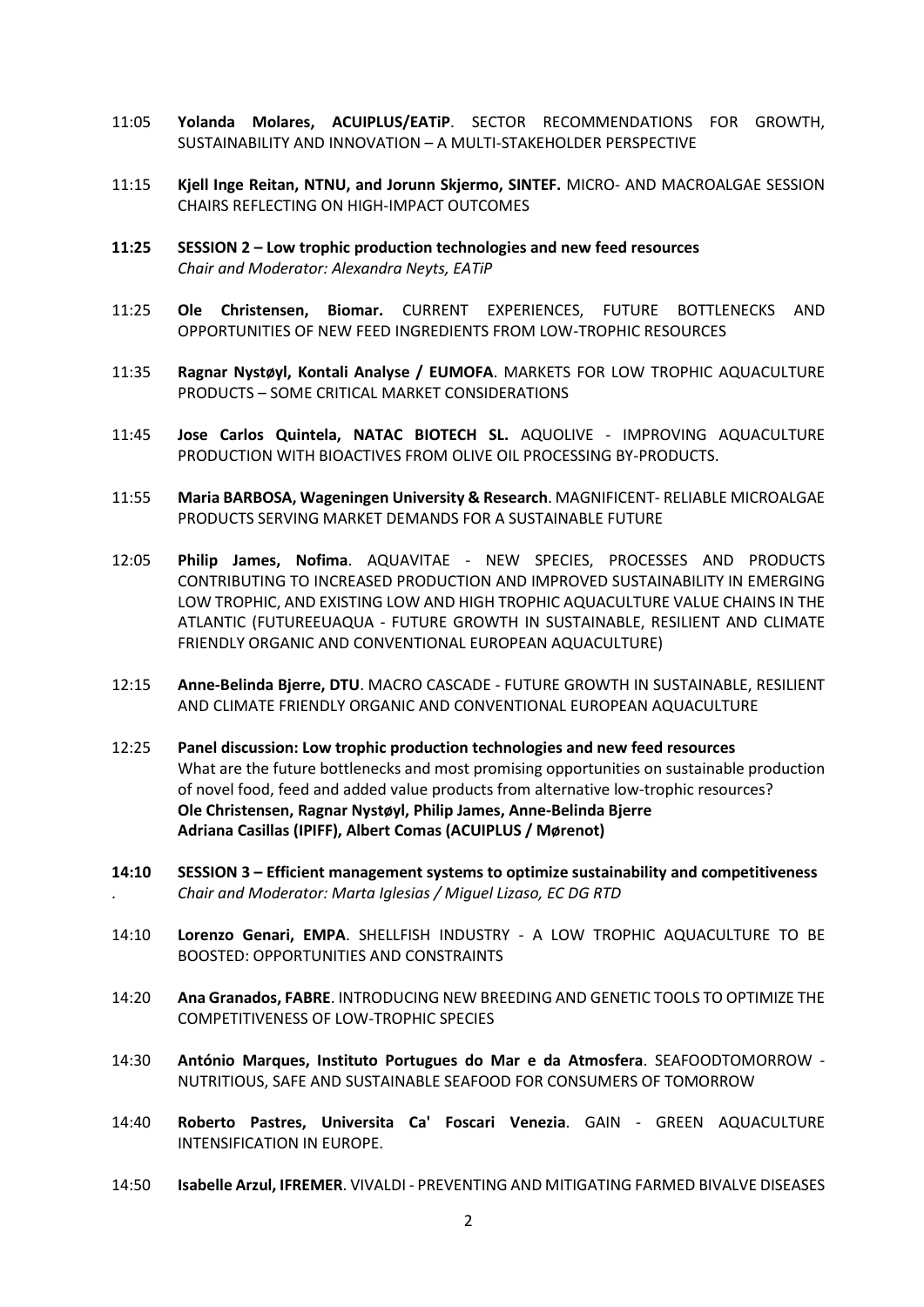- 15:00 **Panel discussion: Efficient management systems to optimize sustainability and competitiveness** Sustainable, resilient, climate friendly and competitive practices through eco-intensification, intelligent management and new systems for the production of low-trophic species **Lorenzo Genari, Ana Granados, Isabelle Arzul, António Marques David Bassett (EURASTiP), Jesper Heldbo (AquaCircle)**
- **15:25 Wrap-up and recommendations to fill the knowledge gaps on the future of low-trophic aquaculture**

## **Part II: AQUAEXCEL2020 BROKERAGE EVENT 2019**

*From Research Innovation to Industry Application*

Chair and moderator: Courtney Hough, EATiP

- **15:40 Courtney Hough, EATiP**. WELCOME
- 15:45 **Marc Vandeputte, INRA**. INTRODUCING AQUAEXCEL2020 AND ITS RELEVANCE TO THE AQUACULTURE IDUSTRY
- 15:55 **Stavros Chatzifotis, HCMR**. EFFECT OF INSECT MEAL ON THE GROWTH OF EUROPEAN SEABASS
- 16:05 **Ana Basto, CIIMAR**. DEFATTED MEALWORM (*Tenebrio molitor*) LARVAE MEAL AS A SUSTAINABLE FEED SOURCE FOR EUROPEAN SEABASS
- 16:15 **Jovanka Lukic, University of Belgrade.** LACTIC ACID BACTERIA IMPROVES GROWTH AND REDUCES POTENTIALLY PATHOGENIC BACTERIA LEVELS IN PIKE PERCH
- **16:25 Interactive engagement through Kahoot**
- 16:35 **Jaume Pérez Sánchez, CSIC.** Video AE-FishBIT: A SMART DEVICE FOR MONITORING FISH HEALTH AND WELFARE
- 16:40 **Orestis Stavrakidis-Zachou, HCMR/University of Crete.** AquaFishDEB: A FUNCTIONAL MODEL FOR FISH GROWTH, FEED INTAKE AND WASTE PRODUCTION IN AQUACULTURE
- 16:50 **Josep Calduch-Giner, CSIC.** EARLY LIFE MANAGEMENT PROTOCOL FOR OPTIMAL PERFORMANCE OF SEABREAM
- 17:00 **Carla Piazzon, CSIC.** REVELATION OF KEY MOLECULES DURING AMOEBIC GILL DISEASE (AGD) IN ATLANTIC SALMON
- **17:10 Interactive engagement through Kahoot**
- **17:20 AQUAEXCEL2020 Perspectives from the Industry through EATiP** . *Industry Panel discussion* **Fernando Torrent (Madrid Polytechnic University), Arnault Chaperon (Caviar Pirinea), Kjell Maroni (Norwegian Seafood Research Fund - FHF), Hamish Rodger (Fish Vet Group), Jesper**